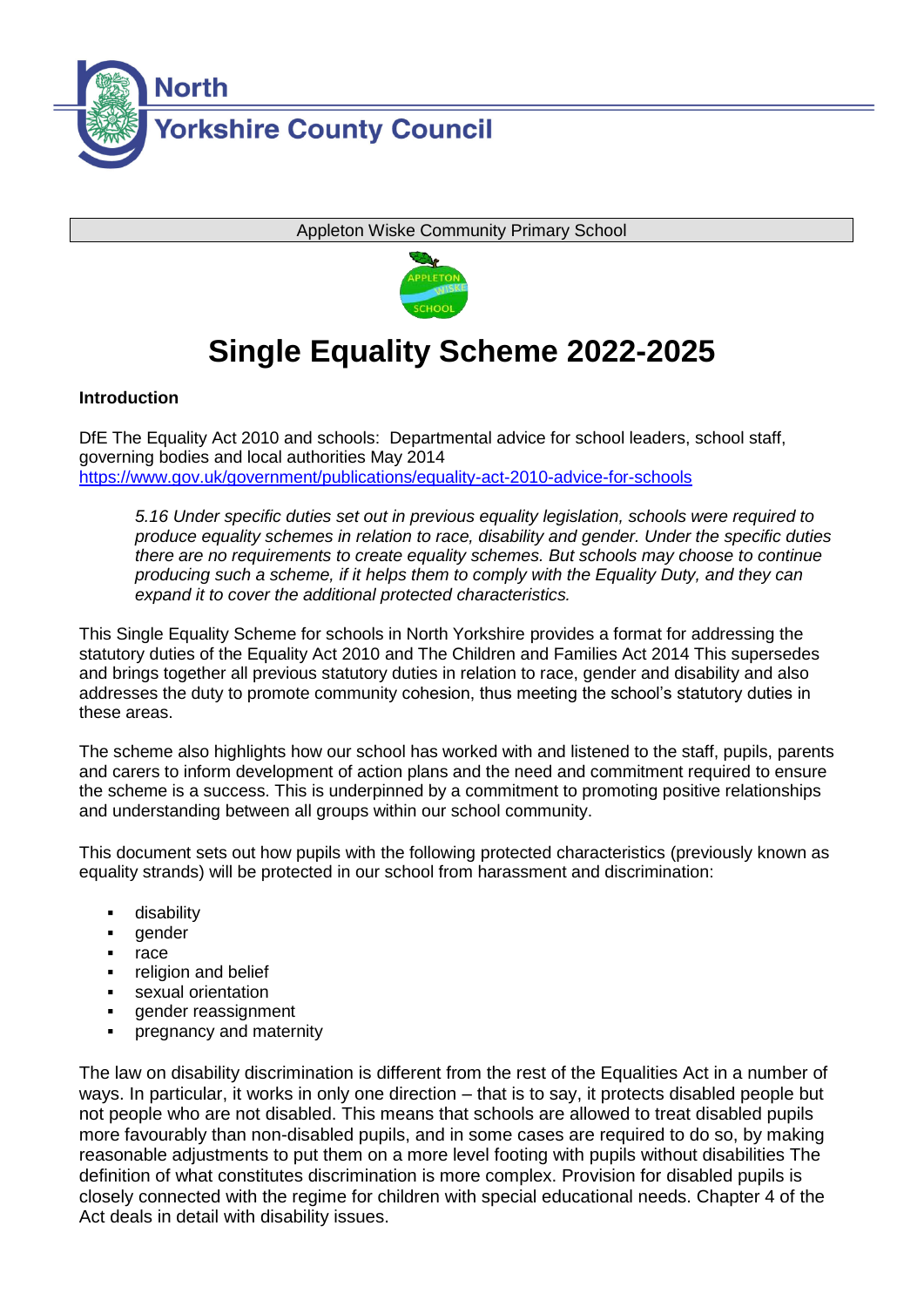This scheme extends however to cover all aspects of vulnerability, including those associated with socio-economic factors (e.g. pupils from low income families).

As well as delivering high quality services to our pupils, the school is also committed to being a good employer and as such this scheme outlines how we meet our varied duties in terms of recruitment and employment practices. We are also committed to be fully inclusive of all community users, including parents and carers. As such, this scheme therefore also sets out how we will work to overcome any discrimination related to the other protected characteristics:

- $Aq e^*$
- **Being married or in a civil partnership**

\*A person's age is also a protected characteristic in relation to employment and the Act extends this (except for children) to the provision of goods and services, but age as a protected characteristic does not apply to pupils in schools. Schools therefore remain free to admit and organise children in age groups and to treat pupils in ways appropriate to their age and stage of development without risk of legal challenge, even in the case of pupils over the age of 18.

The impact of this scheme is reported on annually.

| Signed<br><b>Head Teacher</b>       | Date |
|-------------------------------------|------|
| Signed<br><b>Chair of Governors</b> | Date |

Revised: May 2022 Review date: May 2023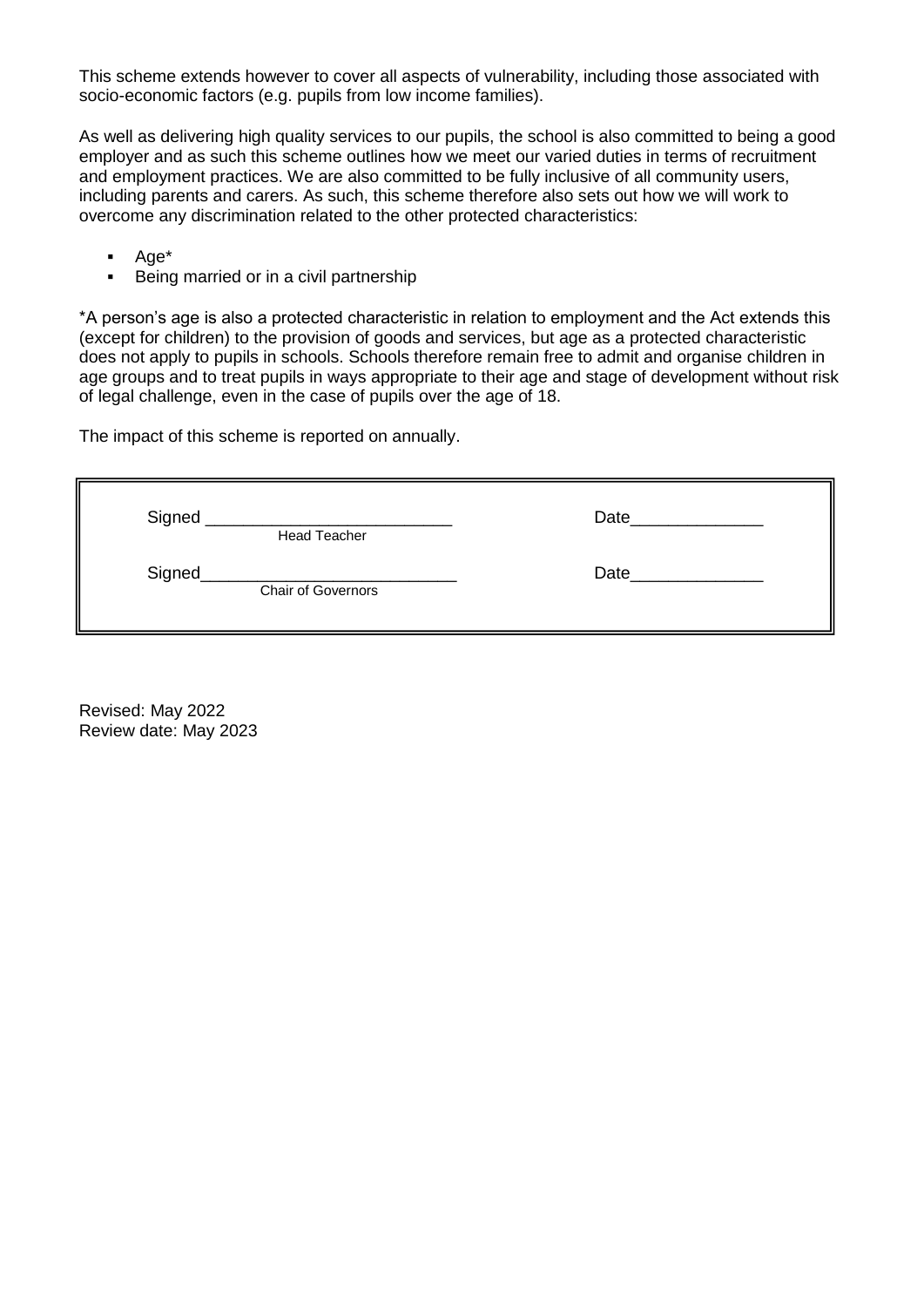# **Aims of the single equality scheme**

- To articulate the school's commitment to equality which permeates all school policies and practices
- To ensure that everyone who belongs to, or comes into contact with, our school community is valued and respected
- To promote equality of opportunity and eliminate unlawful discrimination, harassment or victimisation
- To comply with statutory duties under equalities legislation in one document

#### **Purpose of the Equality Scheme**

This equality scheme is the school's response to the specific and general duties in the current equality legislation, which has been brought together under the Equality Act 2010 (see appendix 1). It is an attempt to capture how the school is systematically establishing and implementing good practice in equality and diversity across all areas of school life. This includes a response to all aspects of social identity and diversity.

This Equality Scheme sets out how the school will:

- eliminate discrimination
- eliminate harassment or victimisation related to any aspect of social identity or diversity;
- promote equality of opportunity;
- promote positive attitudes to all aspects of social identity and diversity;
- encourage participation by disabled people and people representing different aspects of social identity in public life;
- take steps to take account of difference even where that involves treating some people more favourably than others;
- take proportionate action to address the disadvantage faced by particular groups of pupils.

#### **Planning to eliminate discrimination and promote equality of opportunity**

This scheme is underpinned by the core belief that all children and young people belong to their local community and share the same rights to membership of that community and a quality education. We set equality objectives with associated actions which are outlined within our equalities action plan that accompanies this Equality Scheme. Our plan identifies what we will be doing over the coming year to make our school more accessible to the whole community, irrespective of background or need. (see appendix 2)

It encompasses our duties to promote positive outcomes in relation to race, gender and disability, but also identifies actions to address other social identities. It encompasses our **anticipatory duties to plan ahead for the reasonable adjustments** (reasonable and proportionate steps to overcome barriers that may impede some pupils) we need to make to be best placed to help disabled pupils who come to our school.

This action plan replaces the school's Disability Accessibility Plan for the school (previously required under the planning duties in the Disability Discrimination Act) as it sets out how the school will increase access to education for disabled pupils, alongside other protected groups, in the three areas required:

- increasing the extent to which disabled pupils can participate in the school curriculum
- improving the physical environment of the school to enable disabled pupils to take better advantage of education, benefits, facilities and services provided
- improving the availability of accessible information to disabled pupils

The action plan is renewed annually and progress towards the equality objectives within it is reported on regularly to governors, and this information is published at least annually.

This action plan is understood and implemented by all staff and is available on the school website. It is available in different formats and in different languages on request to the school office.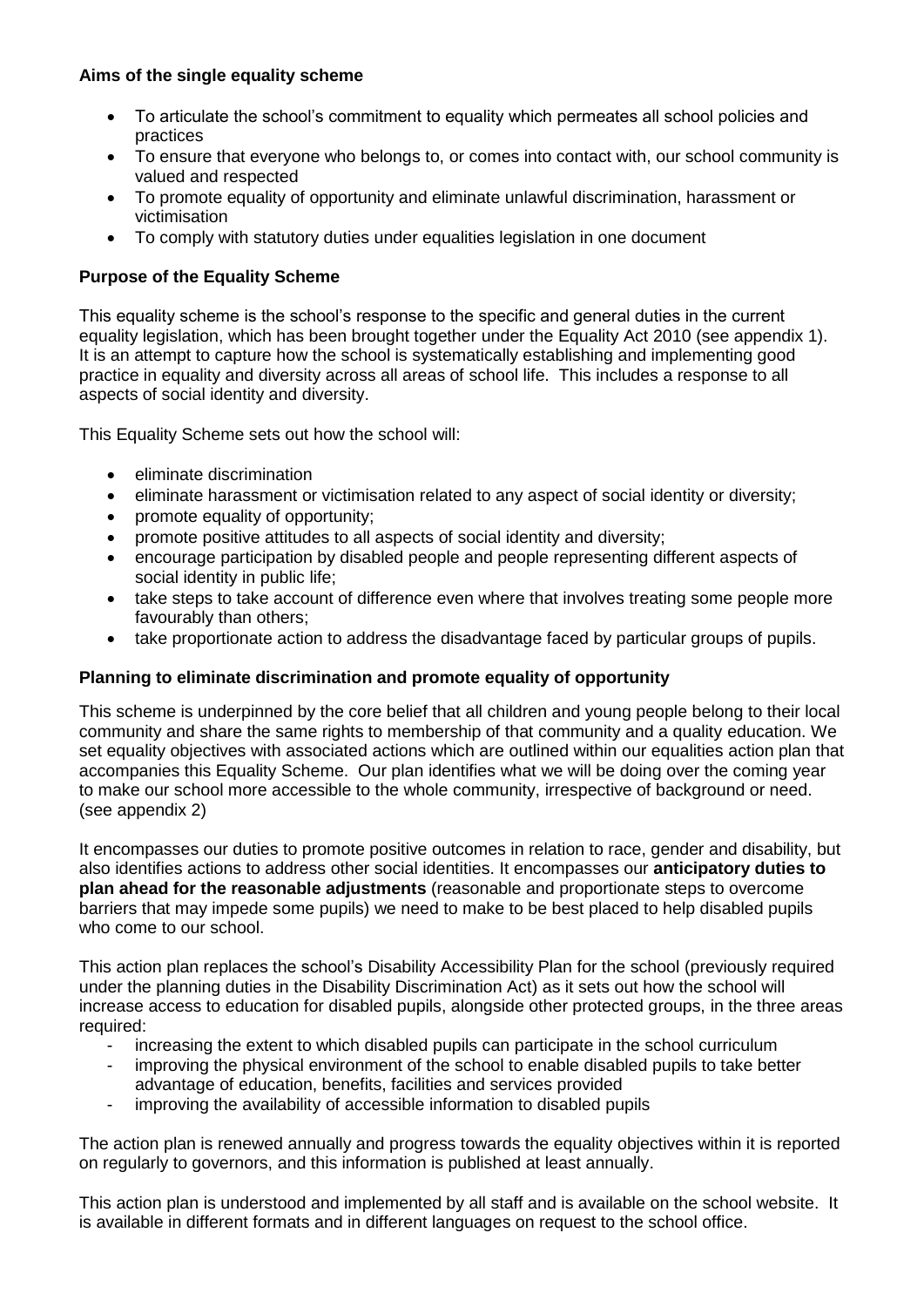Our school has regard to the need to provide adequate resources for implementing plans and must regularly review them. OFSTED inspections may include the school's accessibility plan as part of their review.

## **School Aims Statements**

- Provide a deep, rich and challenging curriculum for every pupil
- Prioritise reading and mathematical fluency so that every pupil can access the full curriculum
- Develop resilience, independence and a growth mindset
- Embrace diversity through positive, caring and tolerant attitudes towards everyone regardless of background
- Prepare children for their lives beyond primary education

#### **Equality Objectives 2022-25**

- To diminish the difference in the performance of vulnerable groups
- To raise attainment in English and maths for vulnerable groups
- To anticipate the needs of incoming pupils from any new group
- To ensure that the needs of pupils with physical disabilities are met
- To maintain high rates of attendance for the whole school, including vulnerable groups

# **Indicators of progress towards meeting objectives**

- The gap between vulnerable groups and other pupils is reduced, particularly in the core subjects
- Vulnerable groups achieve well in English and maths based on starting points
- New pupils settle into the school well and their needs are identified early on
- Pupils with physical difficulties can access all areas of the school and are included in all aspects of the school's work
- Attendance increases as a result of improved attendance from vulnerable groups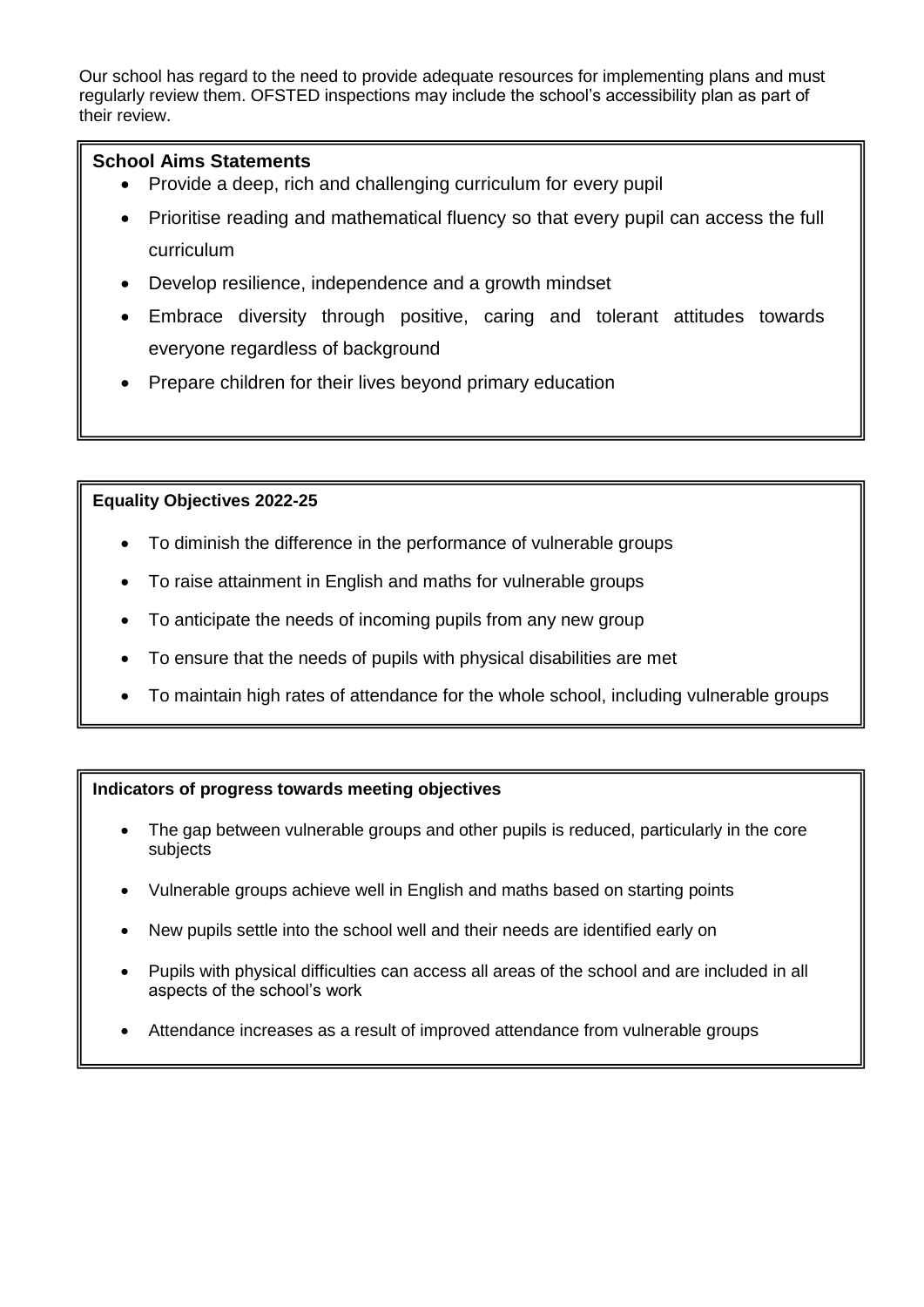#### **What kind of a school are we?**

#### **School Vision and Values**

The school's vision and values statement reflects the school's ambitions for all its pupils and have been developed with the whole community. It refers to the key requirements set out in the National Curriculum Inclusion Statement for developing an inclusive curriculum: setting suitable learning challenges; responding to pupils' diverse learning needs; overcoming potential barriers to learning and assessment for individuals and groups of pupils. The school statement also embraces the North Yorkshire Inclusion statement which emphasises that individuals and groups of learners who may be vulnerable to exclusion, marginalisation and underachievement are identified and receive targeted provision to ensure their presence, participation and achievement.

#### **School Context**

The nature of the school population and context to inform action planning for the equality scheme:

#### **Factors of the geographical location of the school**:

- Appleton Wiske Community Primary School is a small North Yorkshire village school at the heart of a vibrant community, serving a mix of privately owned property and social housing; the catchment area includes several neighbouring villages. The demographic is predominantly white British and attainment on entry is generally in line with the national average.
- We form a close partnership with the local pre-school and together we ensure the smooth transition and educational needs of children from 2-11. The school offers wraparound care every day.
- The percentage of SEND pupils (11.4%) is just below the national average.
- The percentage of disadvantaged pupils (14.3%) is below the national average.
- Due to the school's geographical location, a significant proportion of pupils come from agricultural families.
- The school has carefully considered its context when planning the curriculum and embraces its role in the local community.
- Our school is part of the Swaledale Alliance, members of which work together to provide training and moderation opportunities for staff as well as collaborating closely to ensure the best provision for our pupils.
- We welcome external scrutiny and have benefitted from working with an English Hub, Mathematics Hub and National Leader of Education.
- The Head Teacher is active within the Swaledale Alliance, working alongside professionals to develop a Pupil Premium Review model for other schools and a Curriculum Working Party for school leaders. The Head Teacher has also provided support for newly appointed Head Teachers within the Swaledale Alliance.
- The SENDCo has successfully completed the national SEND Accreditation.
- We support student teachers and provide effective mentoring through collaboration with Durham University and Red Kite Alliance.
- Our proactive and supportive Governing Body visit the school on a regular basis to monitor the provision, progress and outcomes of our pupils.
- We offer culturally diverse learning opportunities in order to encourage tolerance and respect, and our promotion of fundamental British values and SEAL underpin our deep and rich curriculum.
- We value the spiritual, moral, social and cultural development of our pupils and ensure that they feel safe and secure at all times.
- The newly developed wildlife area for the whole school and weekly forest school sessions for Reception and Year 1 pupils enhance outdoor learning.
- School events such as Harvest Festival, Carol Service, Christmas Productions and May Fayre celebrations are important school events which bring the community together.
- We have close links with local churches; clergy from four churches work with the pupils on a regular basis and lead collective worship, linked to our SEAL themes.
- We foster strong links between home and school and feel parental involvement is vital to ensure children achieve well. Parents support their children academically and with social aspects of school life. We are fortunate to have parents, grandparents and community members who regularly volunteer in our school to listen to the children reading.
- There is an active PTA which raises funds throughout the year to purchase additional resources and fund enrichment activities such as educational visits and visitors, ensuring all pupils have access to an enhanced curriculum.
- We have achieved the 'School Games Gold' award and we are a member of 'Music Mark'.
- Number on roll: 70 (May 2022) SEND Total: 11.4%, SEND: 10%, EHCP: 1.4% PP: 14.3%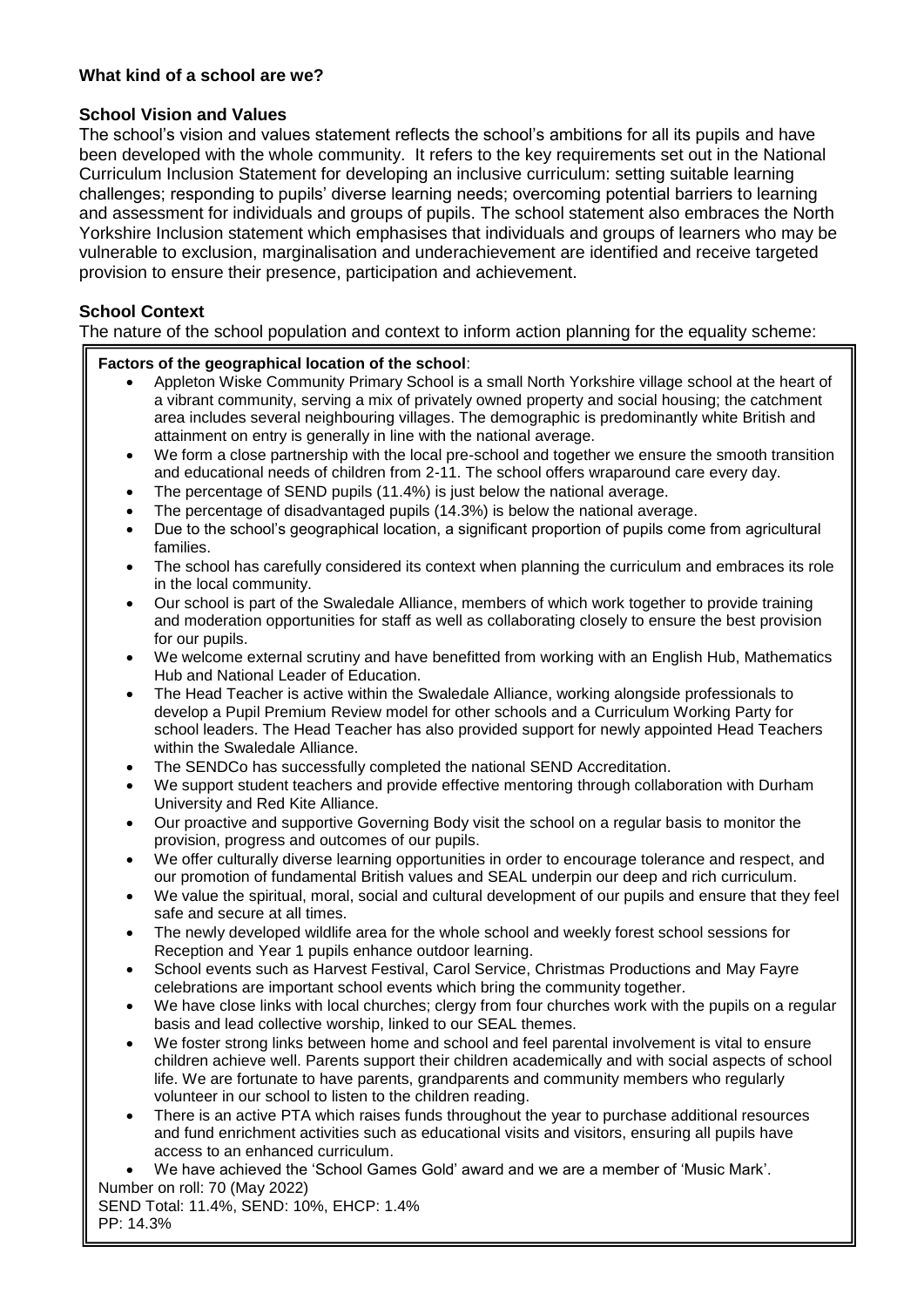#### **School provision**

#### **The training taken to position the school well for the equality and diversity agenda**. Staff are regularly updated on meeting the medical needs of pupils and attend any relevant training; Restrictive Physical Intervention training has been delivered in school; termly SENDCO network training is attended and feedback at staff meetings takes place on a regular basis. Relevant SEND training is attended or delivered in house at staff meetings. A pupil progress staff meeting is held every term to update on pupil needs and training opportunities; governor training on fair recruitment practices has been attended by the Head Teacher, senior teacher and members of the governing body.

# **Examples of reasonable adjustments the school makes as a matter of course**

Information is available in a variety of formats for disabled pupils & parents/carers. The school is continually developing the school to create communication friendly/dyslexia friendly environments. The school operates a differentiated behaviour policy. Provision maps have been created for different areas of need (e.g. dyslexia, behaviour, autism). School records adaptations to provision in individual/personalised provision maps. School involves pupils in planning provision in particular during the creation of IPPMs.

#### **Outcomes for pupils**

Outcomes for pupils are analysed against social identity issues, i.e. gender, ethnicity, disability, faith background, and aspects of vulnerability identified by the school. This is compared with the outcomes made for all pupils. This is recorded in the School Self Evaluation Form (SEF).

These processes form part of the school's equality impact assessment processes, to determine the impact of our provision on improving outcomes for identified pupils. In line with statutory requirements all new policies as well as existing policies and functions are evaluated for the impact they have, in consultation with identified pupils and parents/carers.

- $\triangleright$  pupils' attainment analysis of end of key stage results for pupils of particular groups
- $\triangleright$  the quality of particular groups of pupils' learning and the progress they make throughout the school
- the extent to which different groups of pupils feel safe (e.g. *Incidents of racism, 'hate' and bullying involving particular groups of pupils*)
- the behaviour of particular groups of pupils (*e.g. exclusion data for particular groups of pupils*)
- $\triangleright$  the extent to which pupils from particular groups adopt healthy lifestyles
- $\triangleright$  the extent to which pupils from particular groups contribute to the school and the wider community (*e.g. participation and achievement on extra-curricular/extended school activities, participation on school trips for particular groups of pupils*)
- attendance data for all pupils and for particular groups (e*.g. extended leave/mobility issues for particular groups of pupils*)
- $\triangleright$  the effectiveness of the school's engagement with parents/carers of particular groups of pupils (*e.g. attendance at parents' meetings, involvement in planning provision, consultation with, results of parental feedback)*
- *impact of the use of specific individual budgets e.g. Pupil Premium report SEN information report*

# **Roles and Responsibilities in Implementing the Single Equality Scheme**

# **The Head Teacher will:**

- ensure that staff and parents are informed about the Single Equality Scheme
- ensure that the scheme is implemented effectively
- manage any day to day issues arising from the policy whether for pupils or for the school as an employer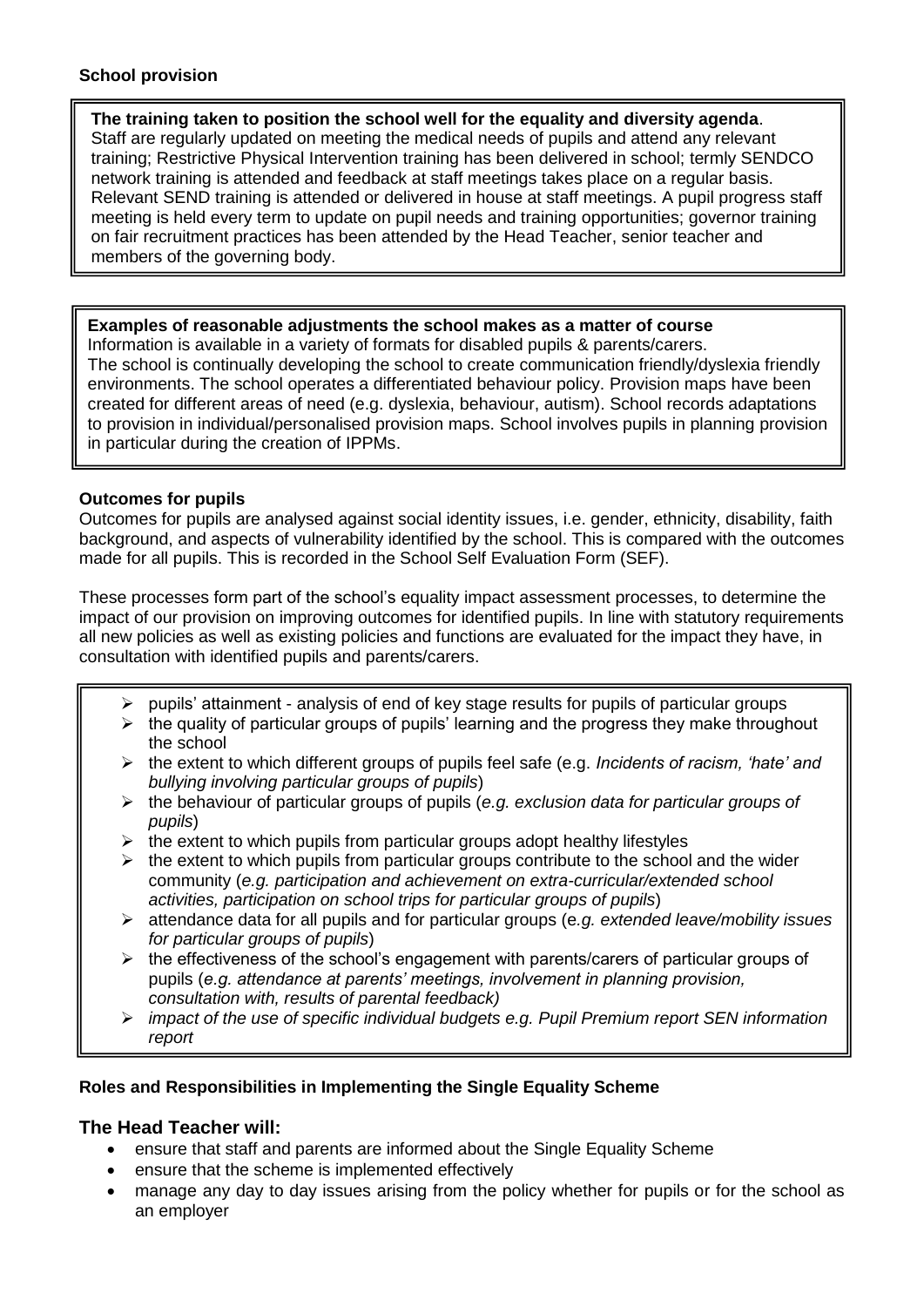- ensure staff have access to training which helps to implement the scheme
- liaise with external agencies regarding the policy so that the school's actions are in line with the best advice available
- monitor the scheme and report to the Governing Body at least annually, on the effectiveness of the policy
- ensure that the SLT are kept up to date with any development affecting the policy/action plan arising from the scheme
- provide appropriate support and monitoring for all pupils and specific and targeted pupils to whom the scheme has direct relevance, with assistance from relevant agencies

# **The Governing Body will:**

- ensure that the school complies with all relevant equalities legislation
- recommend all governors receive up to date training in all the equalities and SEND duties
- designate a governor with specific responsibility for the Single Equality Scheme
- establish that the action plans arising from the scheme are part of the School Development Plan
- support the Head Teacher in implementing any actions necessary
- inform and consult with parents about the scheme
- evaluate and review the action every three years
- evaluate the action plan annually
- publish information at least annually
- publish equality objectives every four years

# **The Senior Leadership Team will:**

- have general responsibility for supporting other staff in implementing this scheme
- provide a lead in the dissemination of information relating to the scheme
- identify good quality resources and CPD opportunities to support the scheme
- with the Head Teacher, provide advice/support in dealing with any incidents/issues
- assist in implementing reviews of this scheme as detailed in the School Improvement Plan

# **People with specific responsibilities:**

- K Hainsworth (SENDCo) is responsible for maintaining and sharing with all the staff those vulnerable pupils and how their needs will be met
- N Clark is responsible for ensuring the specific needs of staff members are addressed
- N Clark is responsible for gathering and analysing the information on outcomes of vulnerable pupils and staff
- N Clark is responsible for monitoring the response to reported incidents of a discriminatory nature
- H Patel (governor) is responsible for publishing the SEND information report

# **Parents/Carers will:**

- have access to the scheme
- be encouraged to support the scheme
- have the opportunity to attend contribute to the development of the scheme
- have the right to a personalised approach to meeting additional needs and a right to have their views taken into account
- have the right to be informed of any incident related to this scheme which could directly affect their child

# **School Staff will:**

- accept that this is a whole school issue and support the Single Equality Scheme
- be aware of the Single Equality Scheme and how it relates to them
- make known any queries or training requirements
- know how to deal with incidents of concern, including bullying and how to identify and challenge bias and stereotyping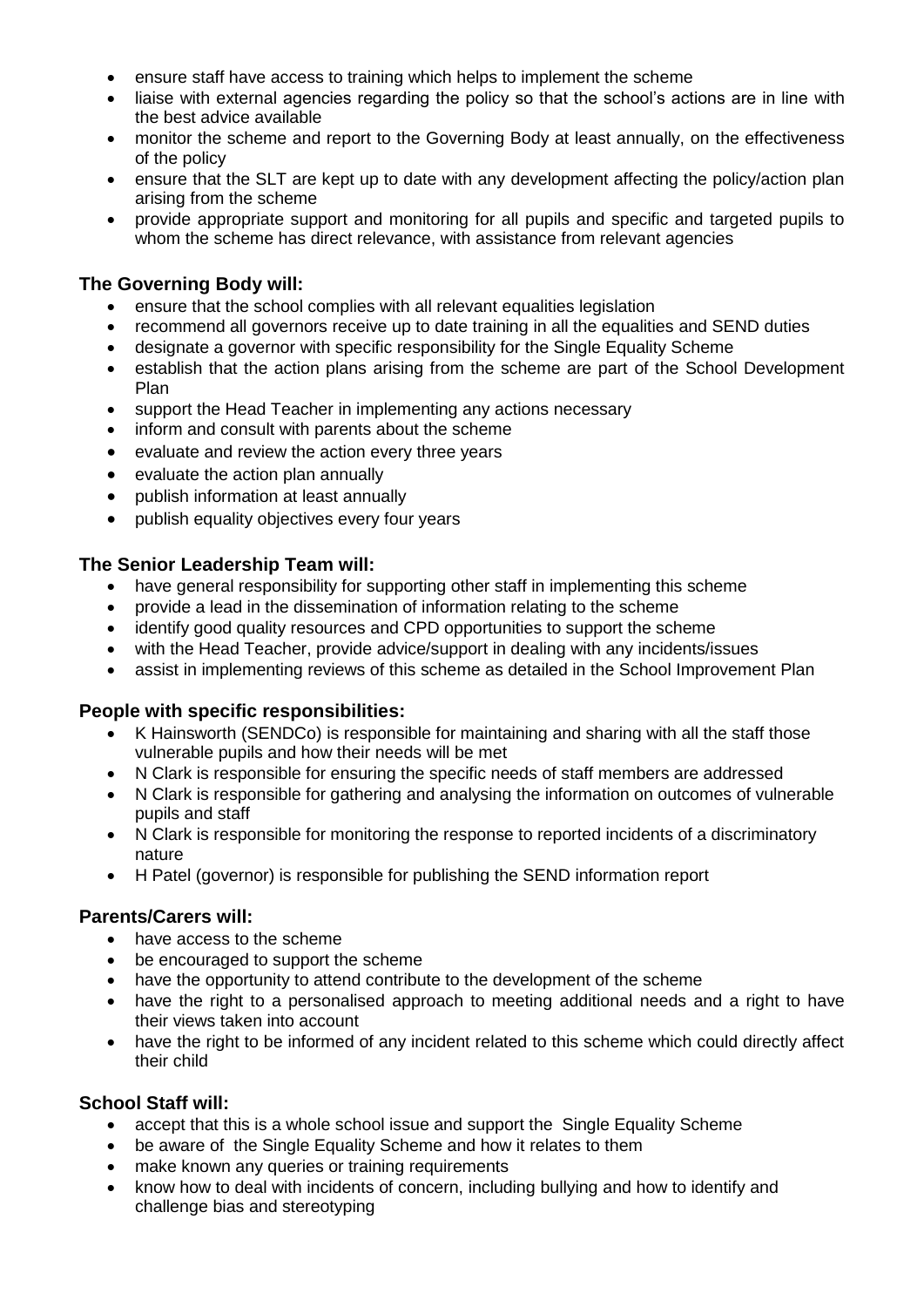- know procedures for reporting incidents of racism, harassment or other forms of discrimination
- not discriminate on racial, disability or other grounds
- keep themselves up to date with relevant legislation and attend training and information events organised by the school or LA
- ensure that pupils from all groups are included in all activities and have full access to the curriculum
- promote equality and diversity through teaching and through relations with pupils, staff, parents, and the wider community

# **Pupils will:**

- be encouraged to express their views and contribute where possible to the formulation of policies
- be made aware of any relevant part of the scheme, appropriate to age and ability;
- be expected to act in accordance with any relevant part of the scheme
- experience a curriculum and environment which is respectful of diversity and difference and prepares them well for life in a diverse society
- understand the importance of reporting discriminatory bullying and racially motivated incidents
- ensure the peer support programme within the school promotes understanding and supports pupils who are experiencing discrimination

Visitors and contractors are responsible for complying with the school's Equality Scheme – noncompliance will be dealt with by the Head Teacher.

# **Involvement Processes**

Policies are vital to identify and consolidate thinking regarding appropriate provision for pupils, however, they are often viewed as an end, when they should be seen as a process - always evolving in response to changes and evidence from impact assessments. When developing this Equality Scheme, the school is clear that this is a process which must be informed by the involvement of all participants such as pupils, parents, school staff, governors and external agencies. This will ensure that the school gleans insights into the barriers faced by people from different social identity backgrounds and learns the best ways to overcome such barriers. This Scheme will be informed, therefore, by:

- the views and aspirations of pupils themselves from different social identity backgrounds
- the views and aspirations of parents of pupils from different social identity backgrounds
- the views and aspirations of staff from different social identity backgrounds
- the views and aspirations of members of the community and other agencies, including voluntary organisations, representing different social identity backgrounds
- the priorities in the North Yorkshire Children and Young People's Plan

# **Mechanisms for involvement**

At this school the following mechanisms will ensure the views of **pupils** inform the Equality Scheme and action plan:

- *School council;*
- *Pupil conferencing with pupils representing different social identity backgrounds;*
- *Individual interviews with pupils involved in incidents of a discriminatory nature or bullying related to discrimination (where appropriate);*
- *Individual interviews with pupils experiencing reasonable adjustments (if applicable);*
- *Yearly open meetings representing a particular theme shared with the community and cluster of schools (as appropriate)*;
- *Growing Up in North Yorkshire Pupil Survey*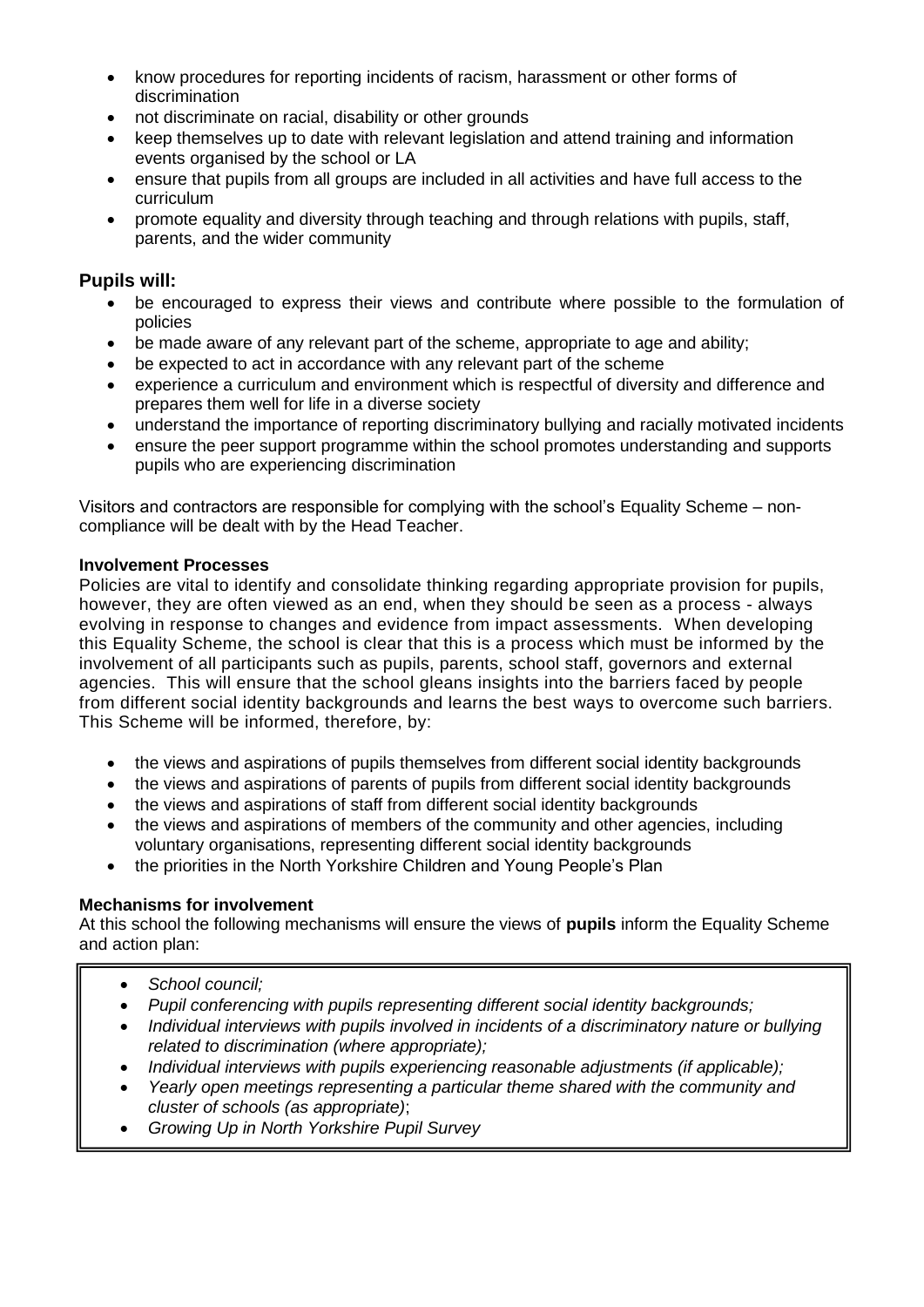At this school the following mechanisms will ensure the views of **staff** inform the Equality Scheme and action plan:

- *Exit interviews with staff;*
- *Meetings with union representatives if appropriate;*
- *Regular staff meetings with specific agenda items;*
- *Individual discussions with staff as a part of performance management.*

At this school the following mechanisms will ensure the views of **parents and the community** inform the Equality Scheme and action plan:

- Welcoming parents and the community into school so that they are critical drivers in policy development.
- *Feedback through the Governing Body meetings;*
- *Feedback through FOS meetings;*
- *Parent questionnaires*

The school's action plan will focus on developing the involvement of pupils, staff and parents from different social identity backgrounds over the three years of this Scheme. We will consider varying the times, methods and the venues for this involvement to ensure the best possible attendance and ensure views can be heard. This way the school will learn what works and the involvement of pupils, staff and parents will improve and deepen over time.

#### **Making it happen**

#### **Action Planning**

Although it is no longer a requirement for schools to have an equality action plan, those schools which do already have one (or more) of these in place, may find it helpful to continue with this approach and adapt it to take into account the extent of the duty.( 5.27 DfE Equalities Guidance May 2014)

This scheme is supported by an action plan, the progress of which is monitored and evaluated by the Governing Body.

The action plan that identifies the equality objectives for the school arising from this scheme and the impact assessment has:

- clear allocation of responsibility;
- clear allocation of resources, human and financial;
- clear timescales;
- expected outcomes and performance criteria;
- specified dates for review;

The effectiveness of this Scheme will be evaluated and reflected in:

- the School Self-evaluation Form;
- Discussions with the School Improvement Adviser
- feedback e.g. Parentview

#### **Reporting**

This Scheme will be reported on annually. Progress against the action plan will be evaluated and the impact of the action and activities assessed. Copies will be displayed in the school reception area and it will be referenced in school newsletters and in the school's prospectus and school website.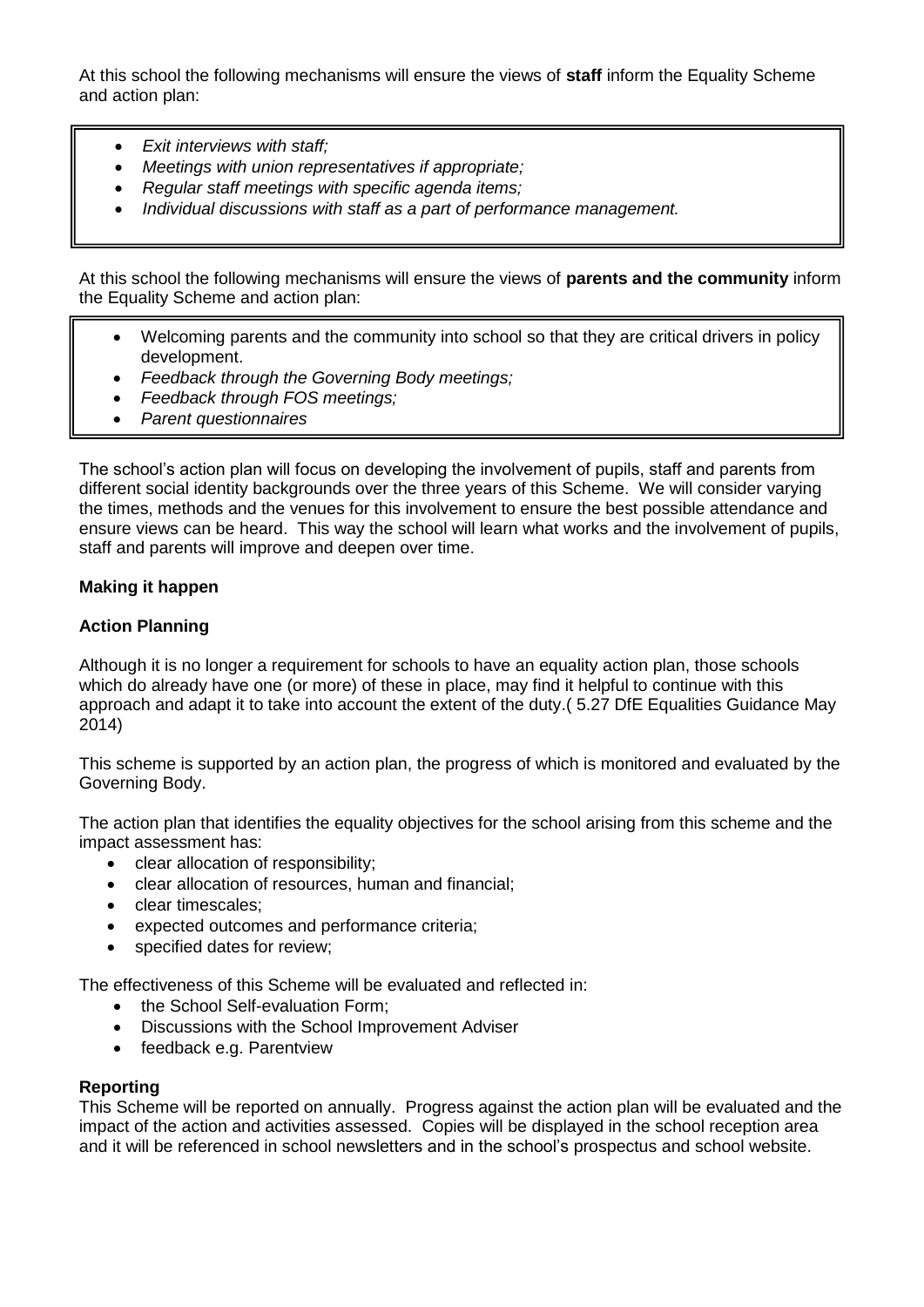#### **Publication**

This Equality Scheme will be published and available to anyone requesting a copy. Copies will be displayed in the school reception area and it will be referenced in school newsletters, the school prospectus and on the school's website.

Information is published demonstrating how the school is complying with the Public Sector Equality Duty and the school's equality objectives. The school updates its published information at least annually and publishes the equality objectives at least every four years.

It will be up to schools themselves to decide in what format they publish equality information. For most schools, the simplest approach may be to set up an equalities page on their website where all this information is present or links to it are available. The regulations are not prescriptive and it will be entirely up to schools to decide how they publish the information, so long as it is accessible to those members of the school community and the public who want to see it. (5.25 DfE Equalities Guidance May 2014)

# **Contact us**

North Yorkshire County Council, County Hall, Northallerton, North Yorkshire, DL7 8AD Our Customer Service Centre is open: Monday - Friday 8.30am - 6.00pm and Saturday 9.00am - 12.00pm Tel: 0845 8727374 email: customer.services@northyorks.gov.uk Or visit our website at: www.northyorks.gov.uk

| If you would like this<br>information in another<br>language or format<br>such as Braille,<br>large print or audio,<br>please ask us. | ا أگرآپ کومعلومات سی دیگر زبان پادیگرشکل میں درکارہوں نوبرائے مہربانی ہم ہے پوچھئے۔<br>如敏索取以另一語文印製或另一格式製作的資料,請與我們聯絡。<br>যদি আপনি এই ডকুমেন্ট অন্য ভাষায় বা ফরমেটে চান, তাহলে দয়া করে আমাদেরকে বলুন।<br>Aby otrzymać te informacje w innym języku lub formacie, np. w alfabecie brajla,<br>w wersji dużym drukiem lub audió, prosimy się z nami skontaktować. |
|---------------------------------------------------------------------------------------------------------------------------------------|----------------------------------------------------------------------------------------------------------------------------------------------------------------------------------------------------------------------------------------------------------------------------------------------------------------------------------------------------------------|
| Tel: 01609 532917                                                                                                                     | Email: communications@northyorks.gov.uk                                                                                                                                                                                                                                                                                                                        |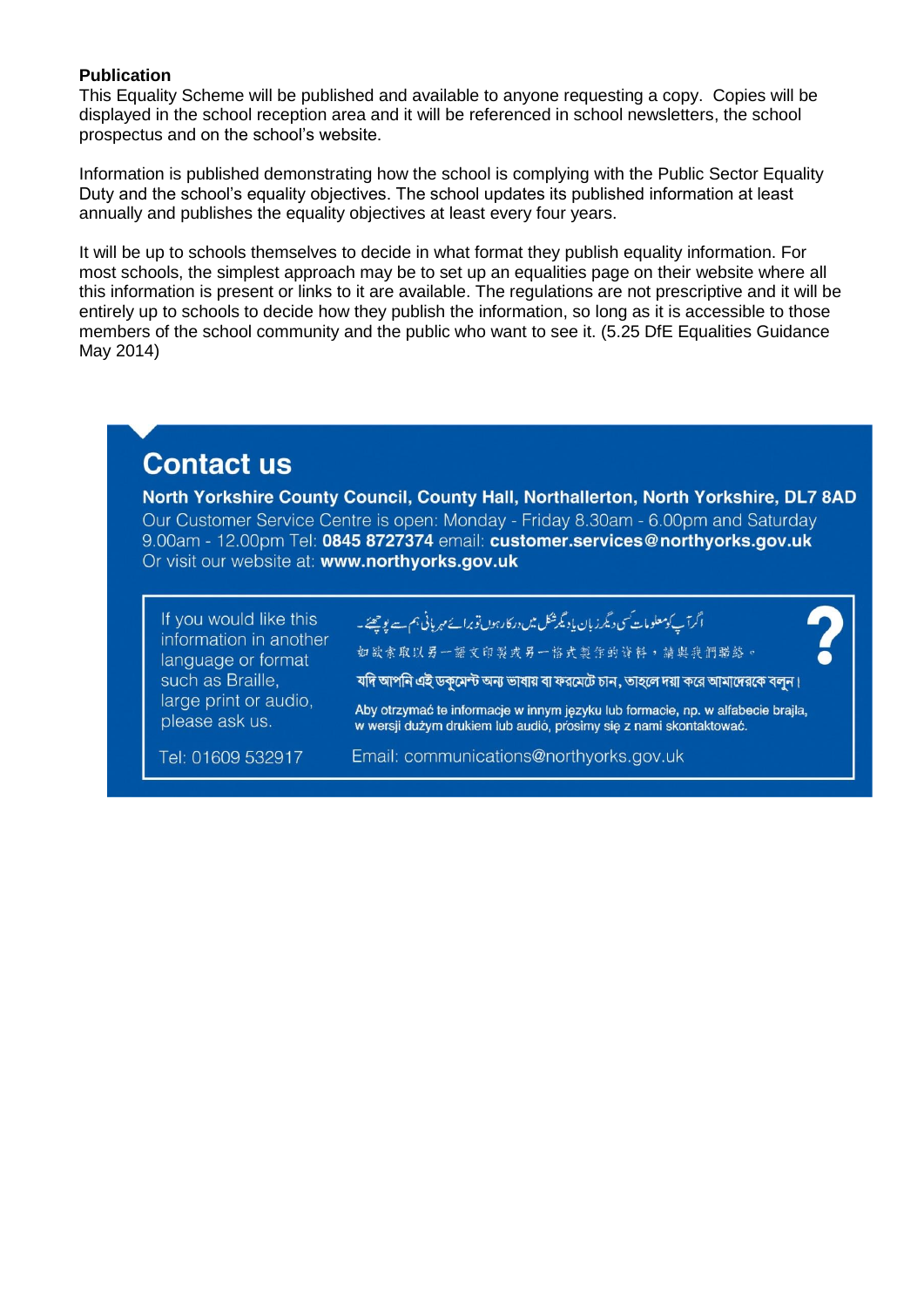#### **Equality Legislation and Guidance**

This equality scheme responds to the current equalities legislation.

The Equality Act 2010 is the overarching legislation for all equality duties.

The act serves two main purposes:

- a) To harmonise discrimination law
- b) To strengthen the law to support progress on equality

The act supersedes or strengthens the following acts and regulations:

- The Equal Pay Act 1970
- The Sex Discrimination Act 1975
- The Race Relations Act 1976
- The Disability Discrimination Act 1995
- The Employment Equality (Religion & Belief and Sexual Orientation) Regulations 2003
- The Employment Equality (Age) Regulations 2006
- The Equality Act 2006 Part 2
- The Equality Act (Sexual Orientation) Regulations 2007
- The SEN Code of Practice 2001

#### **Overview of previous equalities legislation which has been harmonised and strengthened by Equality Act 2010:**

- Race Relations Act (RRA) 1976/2000 statutory positive duty to promote racial equality, promote good race relations and eliminate unlawful racial discrimination;
- Sex Discrimination Act (SDA) 1975 (and Regulations 1999), Gender Equality Duty 2007 statutory positive duty to promote gender equality and eliminate unlawful gender discrimination;
- Employment Equality (religion or belief) (sexual orientation) Regulations 2003 extended to education, Equality Act (Part 2) 2007
	- The Act sets out that is unlawful for schools to discriminate against a person:
	- a) in the terms on which it offers to admit him/her as a pupil:
	- b) by refusing to accept an application to admit him/her as a pupil, or
	- c) where he/she is a pupil of the establishment:
	- i) in the way in which it affords him/her access to any benefit, facility or service,
	- ii) by refusing him/her access to a benefit, facility or service,
	- iii) by excluding him/her from the establishment,
	- iv) by subjecting him/her to any other detriment.
- Disability Discrimination Act (DDA) 1995/2005 statutory positive duty to promote equality of opportunity for disabled people: pupils, staff, parents, carers and other people who use the school or may wish to, and eliminate unlawful discrimination;
- Education and Inspections Act 2006, duty to promote community cohesion. By 'community cohesion' the school is endorsing and adopting the definition provided by Alan Johnson, 2006, as: "working towards a society in which there is a common vision and sense of belonging by all communities; a society in which the diversity of people's backgrounds and circumstances is

appreciated and valued; a society in which similar life opportunities are available to all; and a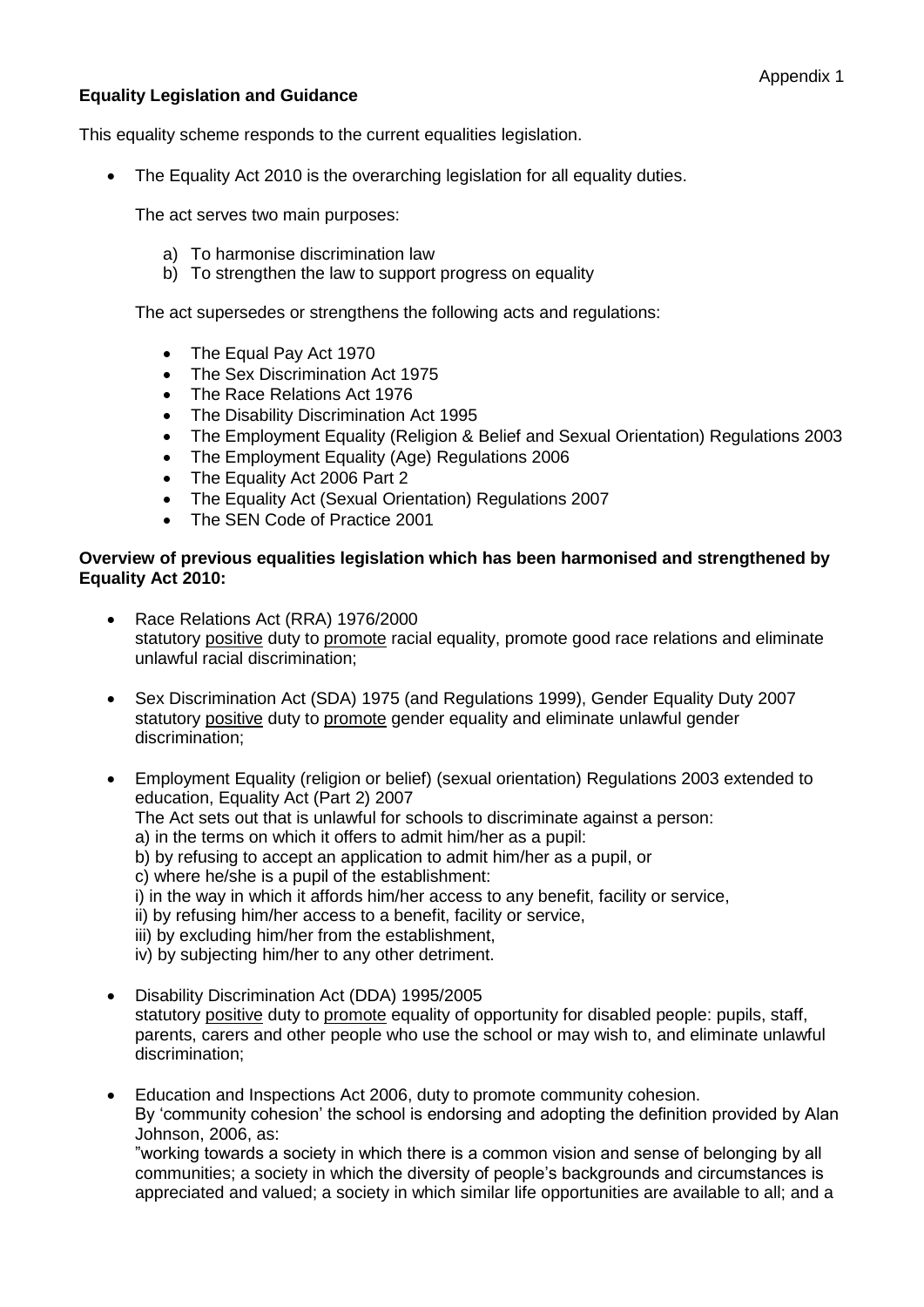society in which strong and positive relationships exist and continue to be developed in the workplace, in schools and in the wider community."

Essential Further Guidance

DfE The Equality Act 2010 and schools: Departmental advice for school leaders, school staff, governing bodies and local authorities (May 2014) <https://www.gov.uk/government/publications/equality-act-2010-advice-for-schools>

Equality and Human Rights Commission Guidance for schools <http://www.equalityhumanrights.com/advice-and-guidance/education-providers-schools-guidance>

SEND Code of Practice January 2015- latest at 01.03.15 and effective from 01.04.15 https://www.gov.uk/government/uploads/system/uploads/attachment\_data/file/398815/SEND\_Code [of\\_Practice\\_January\\_2015.pdf](https://www.gov.uk/government/uploads/system/uploads/attachment_data/file/398815/SEND_Code_of_Practice_January_2015.pdf)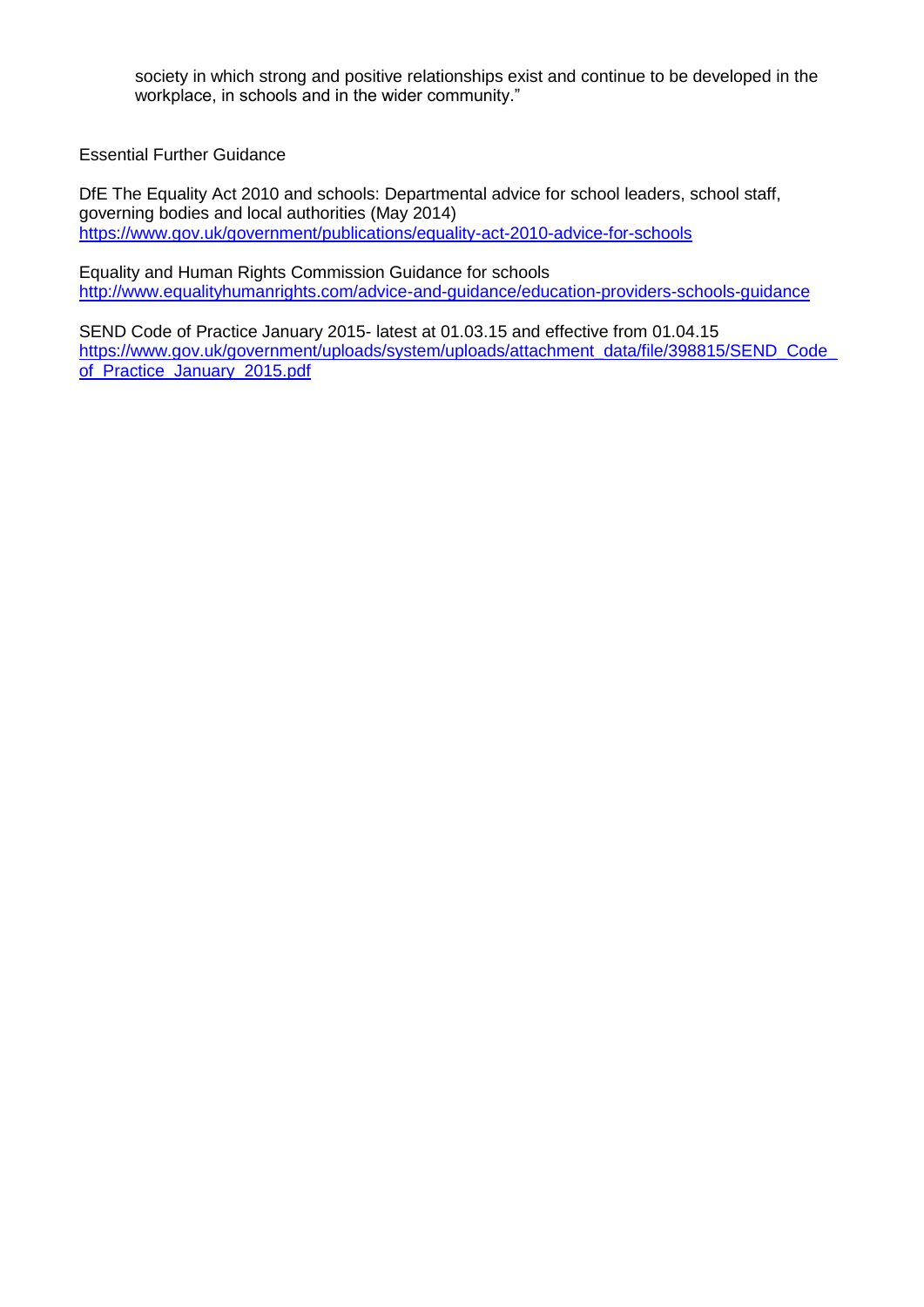# **KEY ISSUE**

Improving access to the curriculum: (short term)

Success criteria

- Raised confidence of staff in strategies for differentiation and increased pupil participation.
- Raised confidence of TAs as above.
- All staff aware of individual pupils' access needs.

| Actions to achieve the success criteria                                                                                                                                                                                                                        | <b>Persons</b><br>responsible for<br>delivering the | <b>Start date</b> | <b>Finish date</b> | <b>Costs borne</b><br>by the<br>school | <b>Monitoring</b><br>Person and<br><b>Method</b> | <b>Progress</b><br><b>RAG</b>                                                                                                                                                                                                   |
|----------------------------------------------------------------------------------------------------------------------------------------------------------------------------------------------------------------------------------------------------------------|-----------------------------------------------------|-------------------|--------------------|----------------------------------------|--------------------------------------------------|---------------------------------------------------------------------------------------------------------------------------------------------------------------------------------------------------------------------------------|
|                                                                                                                                                                                                                                                                | action                                              |                   |                    |                                        |                                                  |                                                                                                                                                                                                                                 |
| Increase confidence of staff in differentiating the<br>curriculum.<br>a. Undertake audit of staff training needs on<br>curriculum access.<br>b. Assign in-service day to training identified e.g.<br>dyslexia, differentiation, alternative recording,<br>IDP. | <b>SENCo</b><br><b>Head Teacher</b>                 | May 2022          | May 2025           | None                                   | Designated<br>Governor                           | Staff training needs established<br>in Performance Management<br>meetings.<br>Training days and CPD have<br>developed staff skills.                                                                                             |
| Ensure TAs have access to specific training on<br>disability issues.<br>a. Use staff audit to identify TA training needs and<br>inform Professional Development process.<br>b. TAs to access relevant CPD courses each year.                                   | <b>SENCo</b>                                        | May 2022          | May 2025           | None                                   | Designated<br>Governor and<br>HТ                 | TA training needs discussed at<br>Performance Management<br>meetings in order to inform<br>professional development<br>opportunities.<br>TAs accessing appropriate<br>CPD as outlined in<br>Performance Management<br>meetings. |
| Ensure all staff are aware of disabled children's<br>curriculum access.<br>Set up system of individual access plans for<br>а.<br>disabled children.<br>Set up system for information to be shared with<br>b.<br>appropriate staff.                             | <b>SENCo</b>                                        | May 2022          | May 2025           | None                                   | Designated<br>Governor and<br>HT                 | Individual needs of disabled<br>pupils (when on roll) are being<br>met – see IPMs.<br>Regular staff updates.<br>Information shared with<br>appropriate members of staff.                                                        |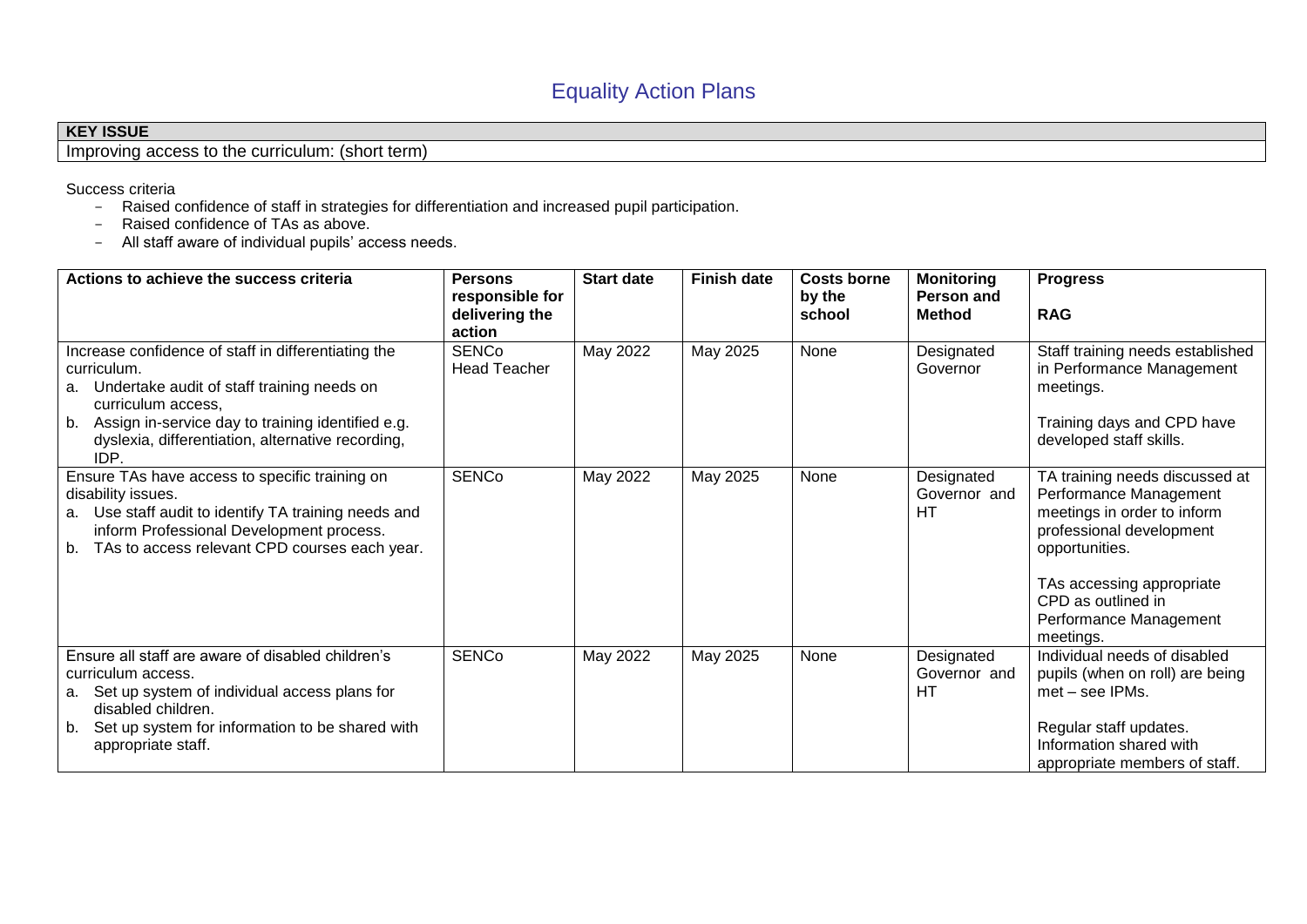# **KEY ISSUE**

Improving access the curriculum (medium term)

Success criteria:

- All children in school able to access all school trips and take part in range of activities.
- All children able to access PE and disabled children more able to excel in sports.
- Gradual introduction of disability issues into all curriculum areas,

| Actions to achieve the success criteria                                                                                                                                                                                                                                                                                                                            | <b>Persons</b><br>responsible for<br>delivering the<br>action         | <b>Start date</b> | <b>Finish date</b> | <b>Costs borne</b><br>by the<br>school | <b>Monitoring</b><br>Person and<br><b>Method</b> | <b>Notes on progress</b>                                                                                                                                                                                                                                                                                                               |
|--------------------------------------------------------------------------------------------------------------------------------------------------------------------------------------------------------------------------------------------------------------------------------------------------------------------------------------------------------------------|-----------------------------------------------------------------------|-------------------|--------------------|----------------------------------------|--------------------------------------------------|----------------------------------------------------------------------------------------------------------------------------------------------------------------------------------------------------------------------------------------------------------------------------------------------------------------------------------------|
| Ensure all school trips and camps are accessible to<br>all.<br>Develop guidance for staff on making trips<br>a.<br>accessible.<br>Investigate new camp location that is accessible<br>b.<br>for next year.                                                                                                                                                         | <b>Head Teacher</b><br><b>EVC</b>                                     | May 2022          | May 2025           | Subsidised<br>educational<br>visits    | Designated<br>Governor                           | Staff have up to date<br>understanding of educational<br>visits.<br>EVC Co-ordinator in post.<br>Residential centres are<br>accessible for all.                                                                                                                                                                                        |
| Review PE Curriculum to make PE accessible to all.<br>Gather information in accessible PE and<br>а.<br><b>Disability Sports</b><br>Invite disabled sports people in for particular<br>b.<br>sessions.<br>Review PE curriculum to include disability sports.<br>C.                                                                                                  | PE Coordinator                                                        | May 2022          | May 2025           | Sports<br>Pathway<br>subscription      | Designated<br>Governor and<br>HТ                 | All pupils are included in<br>sporting activities.<br>Sporting activities are promoted<br>for less engaged pupils.                                                                                                                                                                                                                     |
| Review all curriculum areas to include disability<br>issues.<br>Include specific reference to disability equality in<br>a.<br>all curriculum reviews.<br>Develop Personal, Social, Health and Citizenship<br>b.<br>Education curriculum to address disability<br>equality issues.<br>Have section on disability equality and curriculum<br>access planning sheets. | <b>Head Teacher</b><br>Subject leaders<br><b>PSHCE</b><br>Coordinator | May 2022          | May 2025           | None                                   | Designated<br>Governor and<br>HТ                 | Curriculum policies and plans<br>include all pupils - equality is<br>highlighted as a priority.<br><b>PSHE &amp; C curriculum includes</b><br>all pupils. Issues such as<br>equality are discussed with the<br>pupils.<br>Barriers to learning are identified<br>on planning proformas.<br><b>School Games Gold Award</b><br>achieved. |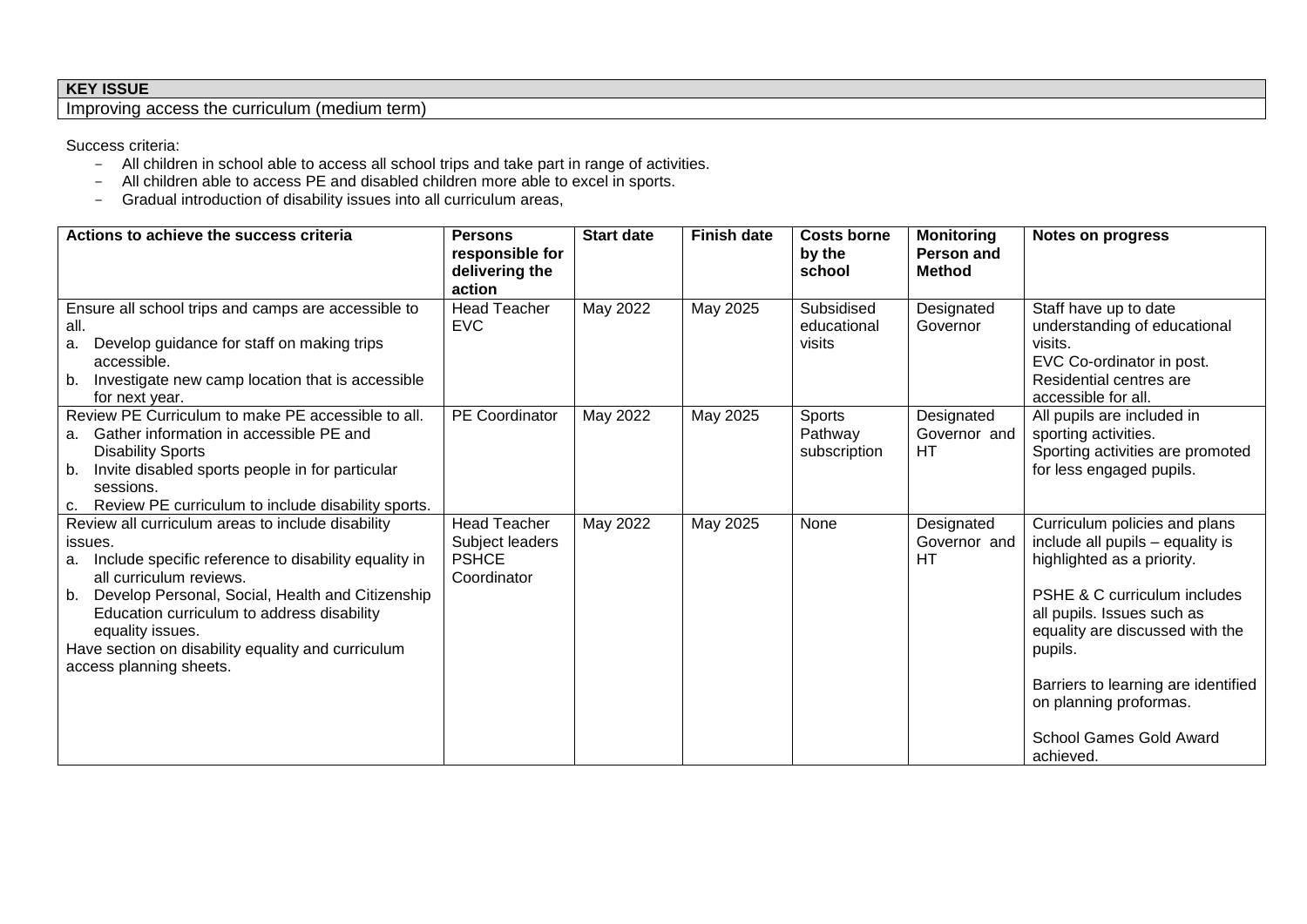# **KEY ISSUE**

Improving access to curriculum (long term)

Success criteria:

- All staff confident and consistent in range of differentiation strategies and use of alternative recording.
- Disabled children confident and able to participate equally in out of school activities.
- All staff work from a disability equality perspective.
- Increased confidence of staff in developing their curriculum area accessibly.
- Improved involvement of TAs in planning and evaluation of lessons

| Actions to achieve the success criteria                                                                                                                                                                                            | <b>Persons</b><br>responsible<br>for delivering<br>the action | <b>Start</b><br>date | <b>Finish date</b> | <b>Costs</b><br>borne by<br>the school | <b>Monitoring</b><br>Person and<br><b>Method</b> | Notes on progress                                                                                                                       |
|------------------------------------------------------------------------------------------------------------------------------------------------------------------------------------------------------------------------------------|---------------------------------------------------------------|----------------------|--------------------|----------------------------------------|--------------------------------------------------|-----------------------------------------------------------------------------------------------------------------------------------------|
| Develop consistent approach to differentiation and alternative<br>recording in school.<br>Devise and consult on model school policy with good<br>a.<br>practice guidance.<br>Organise INSET session to share good practice.<br>b.  | <b>SENCo</b>                                                  | May<br>2022          | May 2025           | <b>INSET</b><br>costs                  | Designated<br>Governor<br>and HT                 | Good evidence of differentiation.<br>Pupils' needs are being met.                                                                       |
| Ensure disabled children participate equally in after school and<br>lunch time activities.<br>Survey participation in clubs at lunch and after school by<br>а.<br>disabled children.                                               | <b>Head Teacher</b>                                           | May<br>2022          | May 2025           | None                                   | Designated<br>Governor<br>and HT                 | Good participation in extra-<br>curricular activities from disabled<br>pupils (when on roll). Evidenced<br>through attendance of clubs. |
| Ensure all staff have undertaken disability equality training.<br>Set up Inset training for all staff on disability equality,<br>а.<br>explore support from Special Schools.<br>Ensure new staff access similar CPD courses.<br>b. | <b>Head Teacher</b>                                           | May<br>2022          | May 2025           | CPD costs                              | Designated<br>Governor<br>and HT                 | Disability equality CPD - to<br>organise.<br>CPD available to all new staff and<br>current staff.                                       |
| Develop system for involving TAs in curriculum planning.<br>Establish joint TA/teacher planning opportunities.<br>a.<br>Set up system for joint TAs/teacher evaluations.<br>b.                                                     | <b>SENCo</b>                                                  | May<br>2022          | May 2025           | TA time                                | Designated<br>Governor<br>and HT                 | Communication between<br>teachers and TAs is good,<br>ensuring pupils' needs are being<br>met. Regular informal meetings.               |